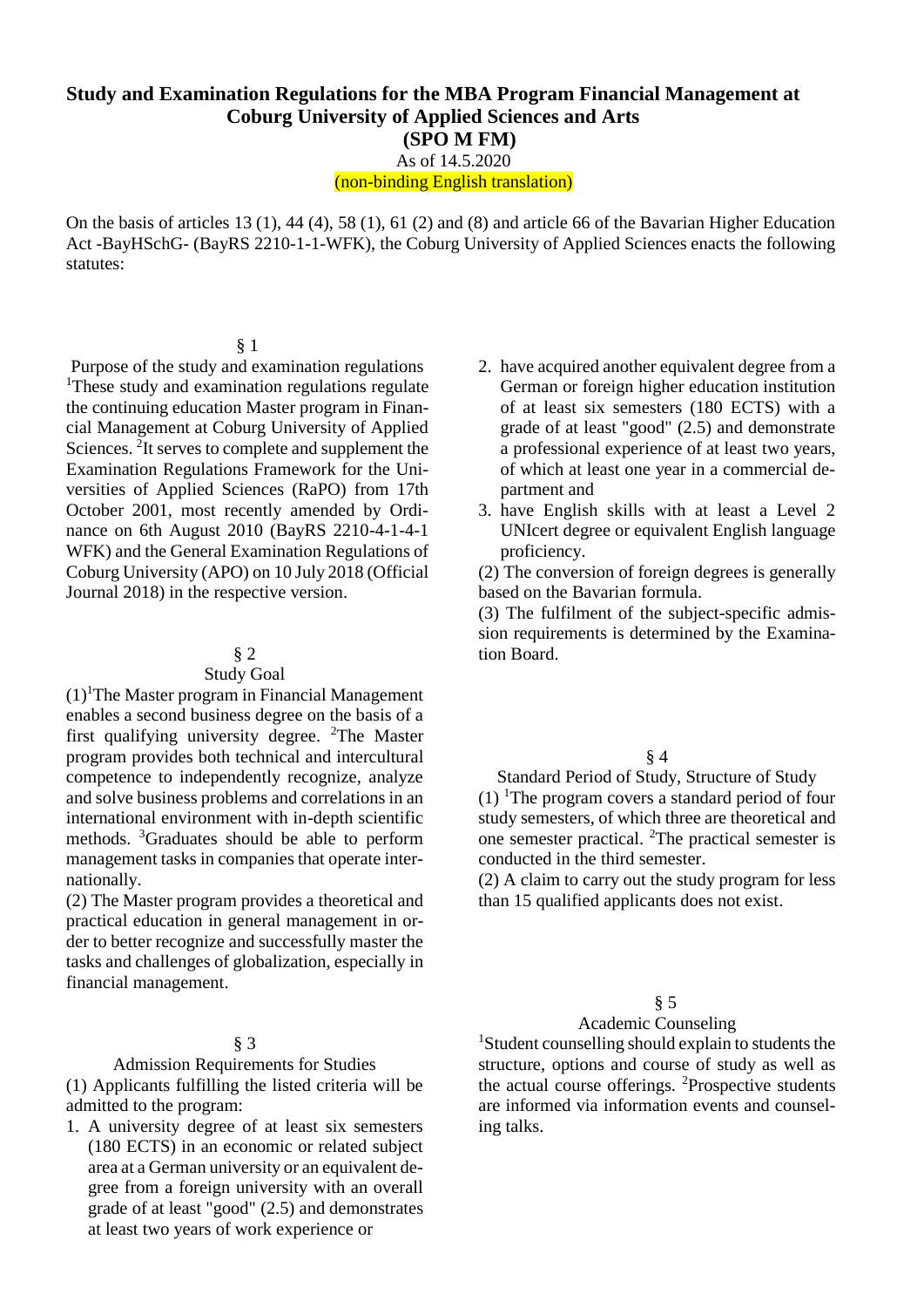### § 6 Modules and Exams, Final Grade

 $(1)^{1}$ The compulsory modules, their number of hours, the type of course, examinations, their weighting for the formation of final and cumulative grade marks and the divisor as well as the credits (ECTS) are enclosed to this study and study course examination regulations. <sup>2</sup>The regulations are supplemented by the study and examination plan.

(2) The courses as well as the associated module examinations are always held in English. In exceptional cases, individual elective modules may be offered in German.

(3) The grading of all examinations of the annex to these study and examination regulations is carried out according to the following grades:  $1.0 1.3 - 1.7 - 2.0 - 2.3 - 2.7 - 3.0 - 3.3 - 3.7 - 4.0$ 5.0.

#### § 7

### Practical Semester

 $(1)^{1}$ The practical semester consists of 20 weeks. <sup>2</sup>It is completed successfully, if

- 1. the completion of the internship is proven by a certificate issued by the apprenticeship office which corresponds to the model prescribed by the university and
- 2. a proper report has been submitted and
- 3. the academic excursion of the program was attended and
- 4. the practical seminar ("Project Placement and Coaching Seminar") was successfully passed.

<sup>3</sup>The practical semester exams can be taken outside the examination period.

(2) Admission requirement for entry into the practical semester is the proof of sufficient knowledge of German in accordance with the Examination Board (generally by passing the modules no. 13 and no. 14 of the appendix).

(3) Students with a German mother tongue complete the practical semester abroad in non-German-speaking countries, and students with a mother tongue other than German complete their internship in German-speaking countries.

(4) With relevant professional experience in the field of financial management, the practical semester can be credited in whole or in part, if at least two-and-a-half-years' of work experience can be proven.

### § 8

## Master Thesis

(1) The study is completed by a Master thesis. (2) <sup>1</sup>The Master thesis is intended to demonstrate that the student is capable of dealing with a complex problem in the field of economics by independent application of scientific methods and findings in a results-oriented and productive way. <sup>2</sup>The topic of the Master thesis must have a recognizable application reference to financial management either in the theoretical or in the practical context. <sup>3</sup>The Examination Board decides whether this reference is relevant, with consent of the examiner/supervisor. <sup>4</sup>The time for preparation, taking the current semester into account, comprises four months. <sup>5</sup>The supervisor has to prepare a written evaluation for the assessment of the Master thesis.  $(3)$  <sup>1</sup>As a rule, with the consent of the examiner, the topic of the Master thesis will be registered with the Chairman of the Examination Board at the end of the third semester. <sup>2</sup>The execution is the responsibility of the Examination Board.

(4) The Master thesis is to be submitted in English and, in accordance with the Examination Board, submitted in two bound copies and a further electronic version (data storage media such as DVD or USB stick).

#### § 9

### Master Examination Certificate, Academic Degree

<sup>1</sup>Upon successful completion of the study, a Master examination certificate and a certificate with the academic degree obtained will be issued in accordance with the respective model in the appendix to APO.  $^{2}$ The template must comply with international standards.  $\overline{3}$ In the case of the successful completion of the Master examination, the academic degree "Master of Business Administration", short form: "MBA", is awarded.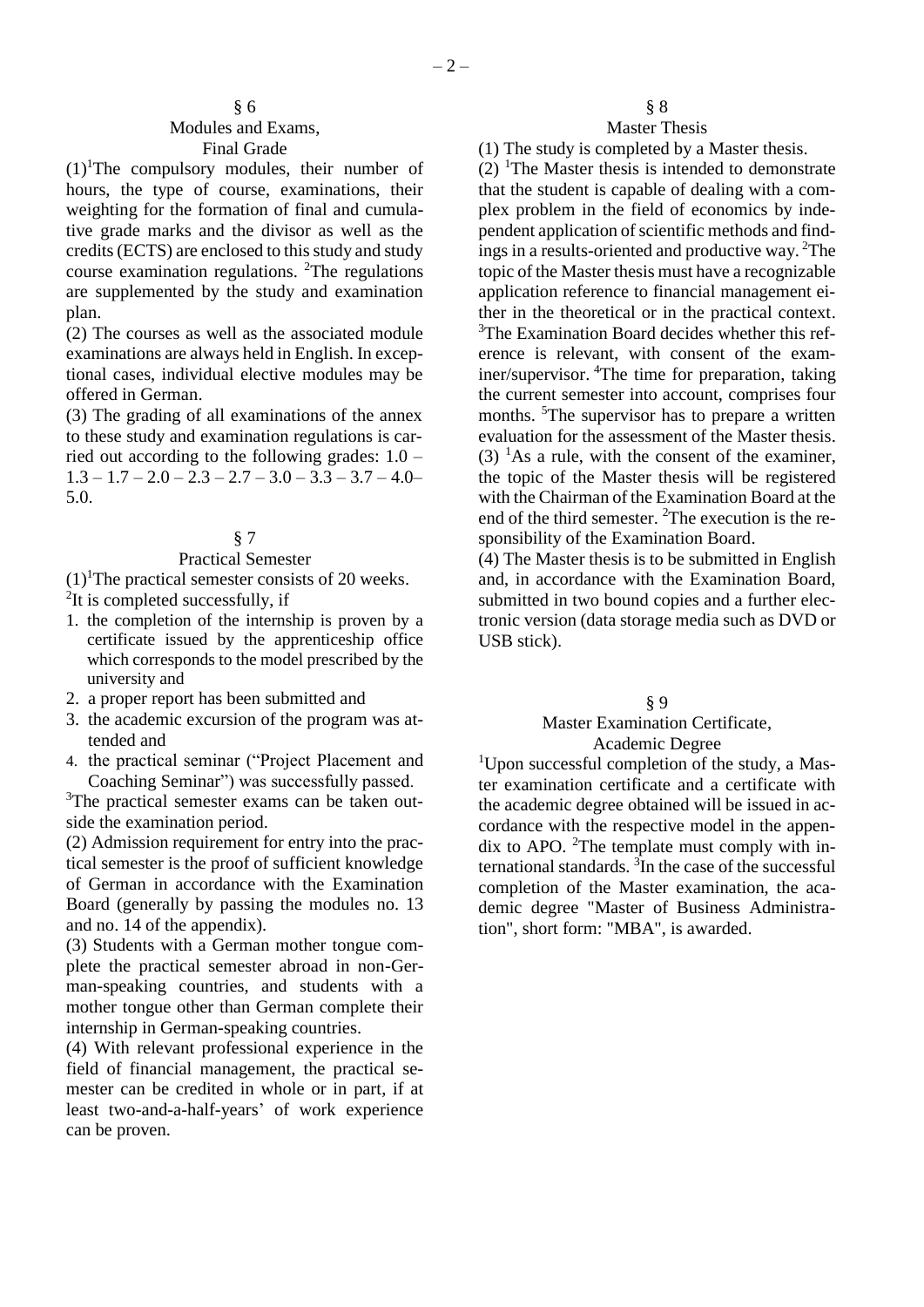#### Coming into Effect, Expiration

 $(1)$  <sup>1</sup>These statutes come into effect retrospectively on 15 March 2020 and replace the study and exam regulations of 10.7.2018 (Official Gazette 2018).

(2) For students who commenced their studies before the winter semester 2018/2019, the study and examination regulations for the Master program in Financial Management at Coburg University of Applied Sciences (SPO M FM) of 2 August 2017 (Official Gazette 2017) continue to apply; further, this will cease to be effective.  $(3)$ <sup>1</sup>For students to whom the SPO referred to in para. 3 applies

- 1. Courses of the third semester will ultimately be offered for the winter semester 2019/2020, and courses ending by the fourth semester ultimately in the summer semester 2020,
- 2. (Repeat) examinations of the first semester will ultimately be offered in the summer semester 2023 and ending with the fourth semester ultimately offered in the winter semester 2024/2025.

<sup>2</sup> Students who are not able to finish their studies on the basis of clause no. 2, and who have no irrevocably unpassed final examinations, may be transferred by the Examination Board to the study and examination regulations according to paragraph 1.

(4) Insofar as this is necessary to avoid hardship in connection with the reorganization of the study program, the faculty council may, in general or in individual cases, make special provisions for the study program and the Examination Board may make special regulations for examinations.

Signed Prof. Dr. Fritze President

These statutes were laid down on 14.5.2020 at Coburg University of Applied Sciences. The deposition was announced on 14.5.2020. The day of the announcement is 14.5.2020.

Executed on the basis of the resolution of the Senate of the University of Applied Sciences Coburg dated 7.4.2020 as well as the approval of the President from 14.5.2020. Coburg, 14.5.2020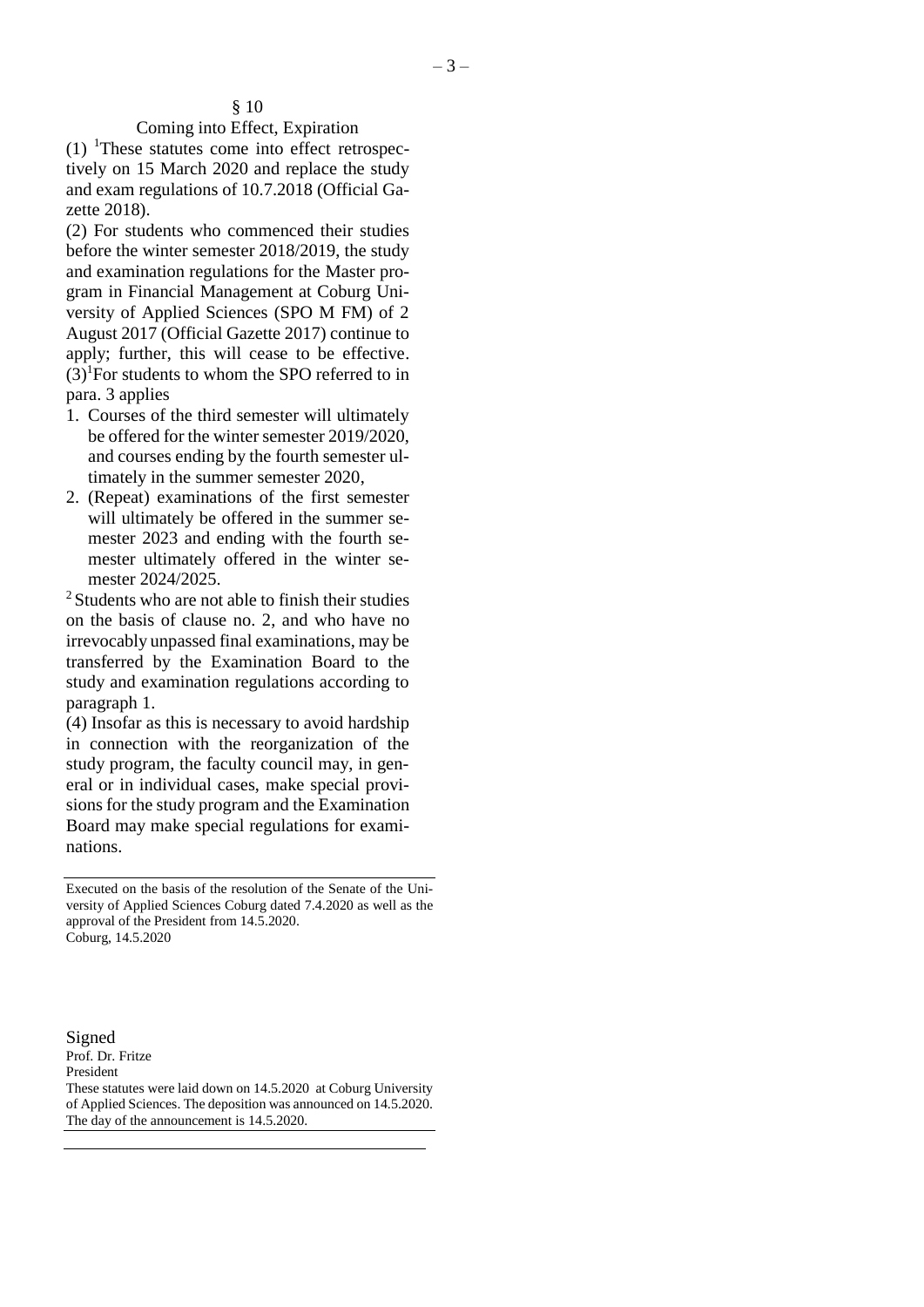$-4-$ 

## **Enclosure: Overview of the Modules and Examinations of the Postgraduate Master Program Financial Management**

| <b>Module</b> | <b>Courses</b> |            |         |                                 | <b>Exams</b>             |                      |
|---------------|----------------|------------|---------|---------------------------------|--------------------------|----------------------|
| No.           | <b>Module</b>  | <b>SWS</b> | Credits | Course Type   Exam Type $^{1)}$ | <b>Duration</b>          | <b>Final Grade</b>   |
|               |                | hours      | (ECTS)  |                                 | in minutes $\frac{1}{2}$ | <b>Weighting for</b> |
|               |                |            |         |                                 |                          | the Aggregate        |
|               |                |            |         |                                 |                          | <b>Exam Grade</b>    |

## **Base Modules of General Management**

| Human Resource Management and Leadership             |                |    | LV, SU, Ü          | schrP or          | 90 |  |
|------------------------------------------------------|----------------|----|--------------------|-------------------|----|--|
|                                                      |                |    |                    | prLN <sup>2</sup> |    |  |
| <b>Financial Management Accounting</b>               |                |    | LV, SU, Ü          | schrP             | 90 |  |
| International Tax and Legal Systems                  |                |    | LV, SU, Ü          | schrP             | 90 |  |
| Intercultural Management and Ethics <sup>3)</sup>    |                |    | $LV, SU, \ddot{U}$ | schrP and /       | 90 |  |
|                                                      |                |    |                    | oder $prLN2$      |    |  |
| <b>Business Strategy and International Marketing</b> | $\overline{4}$ |    | LV, SU, Ü          | schrP and /       | 90 |  |
|                                                      |                |    |                    | oder $prLN2$      |    |  |
| Information and Communication Systems                |                |    | LV, SU, Ü          | schrP             | 90 |  |
| <b>Total:</b>                                        | 18             | 30 |                    |                   |    |  |

## **Core Modules of Financial Management**

|    | <b>International Economics</b>            |    |    | LV, SU, Ü          | schrP        | 90 |    |
|----|-------------------------------------------|----|----|--------------------|--------------|----|----|
|    | Corporate Finance                         |    |    | LV, SU, Ü          | schrP        | 90 |    |
|    | <b>Financial Markets and Institutions</b> |    |    | $LV, SU, \ddot{U}$ | schrP and /  | 90 |    |
|    |                                           |    |    |                    | oder $prLN2$ |    |    |
| 10 | <b>Treasury Management</b>                |    |    | LV, SU, Ü          | schrP or eP  | 90 |    |
|    | <b>Risk Management</b>                    |    |    | LV, SU, Ü          | schrP        | 90 |    |
|    | Total:                                    | 10 | 25 |                    |              |    | 10 |

## **Application Module of Financial Management**

| -- | $\sim$<br>$\sqrt{ }$<br>Management of Projects and<br>! Business Simula- |  | $\cdots$<br>$\mathbf{C}$<br>N.<br>.JU<br>◡ | schrP and<br><sub>or</sub> | ۵Λ<br>∕∪ |  |
|----|--------------------------------------------------------------------------|--|--------------------------------------------|----------------------------|----------|--|
|    | $\tan$                                                                   |  |                                            | prLN <sup>2</sup>          |          |  |
|    | Total.                                                                   |  |                                            |                            |          |  |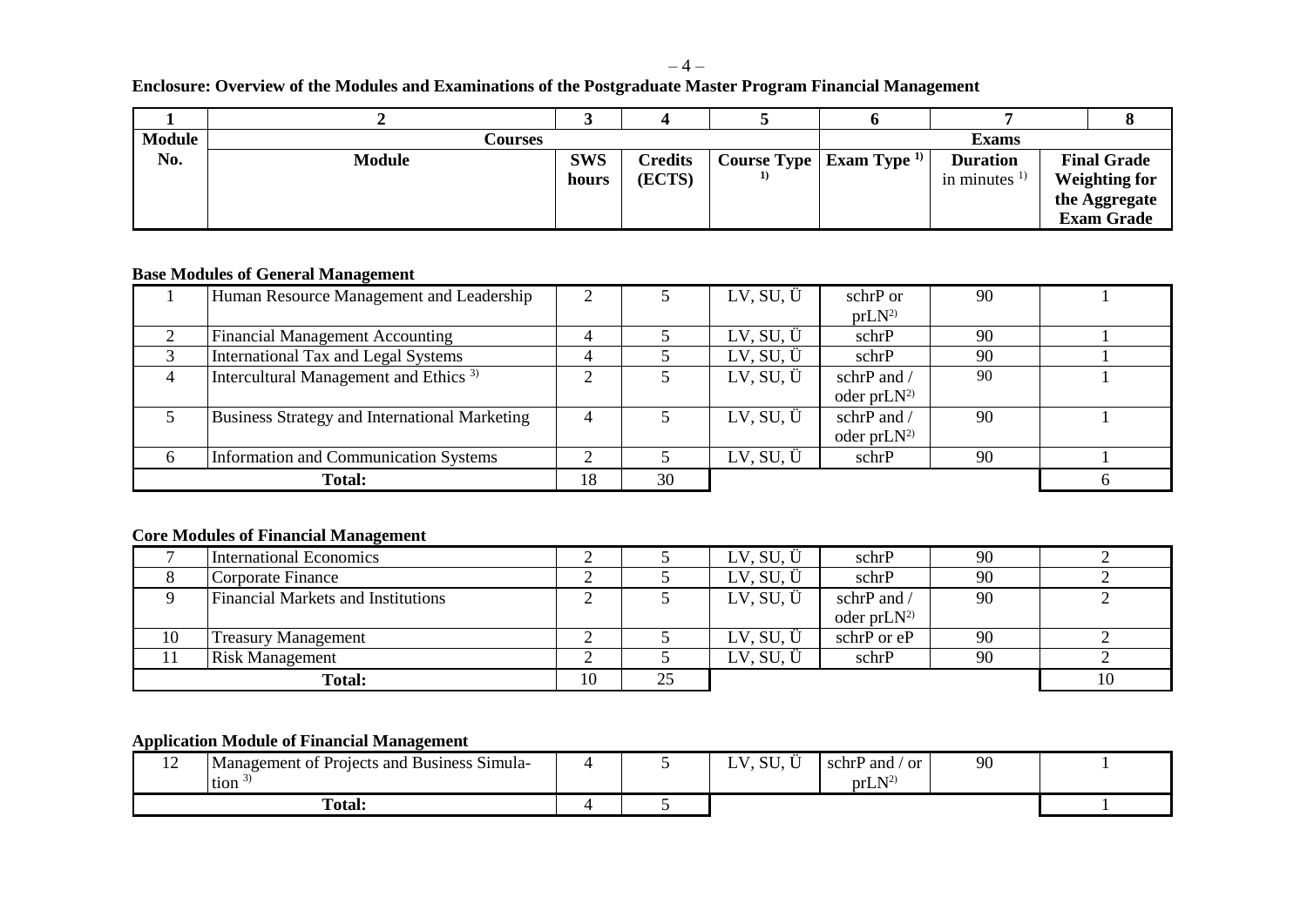## **Mandatory Language Modules** 4)

| $\ddot{\phantom{1}}$<br>$\sim$ | $\rightarrow$<br>Intensive<br>Course 1(A1<br>ierman<br>$\cdots$<br>$\cdot$ .                                          |     | $\cdots$<br>.<br>$\sim$ $\sim$ $\sim$<br>$\mathbf{v}$<br>`<br>⊇ ∪<br><u>، ب</u> | schri | 90       | ◡…  |
|--------------------------------|-----------------------------------------------------------------------------------------------------------------------|-----|---------------------------------------------------------------------------------|-------|----------|-----|
|                                | $\lambda \cap \Delta$<br>Course II (<br>Intensive<br>ierman<br>$\mathsf{H}(\mathsf{A}\mathsf{L},\mathsf{L})$<br>r 12. |     | $\cdot \cdot$<br>$\sim$ $\sim$ $\sim$<br>T<br>$\mathbf{v}$<br>υU<br><b>⊥</b>    | schr  | ۵ſ<br>76 | ◡.◡ |
|                                | Total:                                                                                                                | --- |                                                                                 |       |          |     |

## **Electives of Financial Management**

| $15 - 18$<br>⊥ັ | Electives<br>$\cdot$ 1-4 $\cdot$ | $4x2=8$ | $4x3=12$                 | $\cdots$<br>$SU, \ddot{U}$<br>$T$ $\mathbf{Y}$<br>. L 1 | schrP and<br><b>or</b> | 60-90 | $4x2=8$ |
|-----------------|----------------------------------|---------|--------------------------|---------------------------------------------------------|------------------------|-------|---------|
|                 |                                  |         |                          |                                                         | prLN <sup>2</sup>      |       |         |
|                 | Total:                           |         | $\sim$<br>$\overline{1}$ |                                                         |                        |       |         |

### **Thesis**

| $\sim$<br>. . | Thesis<br>Master                                 | --                    | $\overline{\phantom{a}}$<br>МA | МA                                        |  |
|---------------|--------------------------------------------------|-----------------------|--------------------------------|-------------------------------------------|--|
| 20            | <b>FIRE</b><br>Thesis Seminar $\omega$<br>Master |                       |                                | $\mathbf{v}$<br>$\sqrt{2}$<br><b>N</b> OI |  |
|               | m<br>Total:                                      | $\sim$ $\sim$<br>- 10 |                                |                                           |  |

## **Practical Semester**

| $\sim$<br>$\sim$ 1                   | Internship                                          | $\sim$<br>-- |            |    |  |
|--------------------------------------|-----------------------------------------------------|--------------|------------|----|--|
| $\Omega$<br>$\overline{\phantom{m}}$ | Project Placement and Coaching Seminar <sup>6</sup> |              | $-$<br>Kol | 30 |  |
| <b>Total:</b>                        |                                                     | $\sim$<br>-  |            |    |  |
|                                      |                                                     |              |            |    |  |

| 1 ລດ<br>Sum:<br>otal) |
|-----------------------|
|-----------------------|